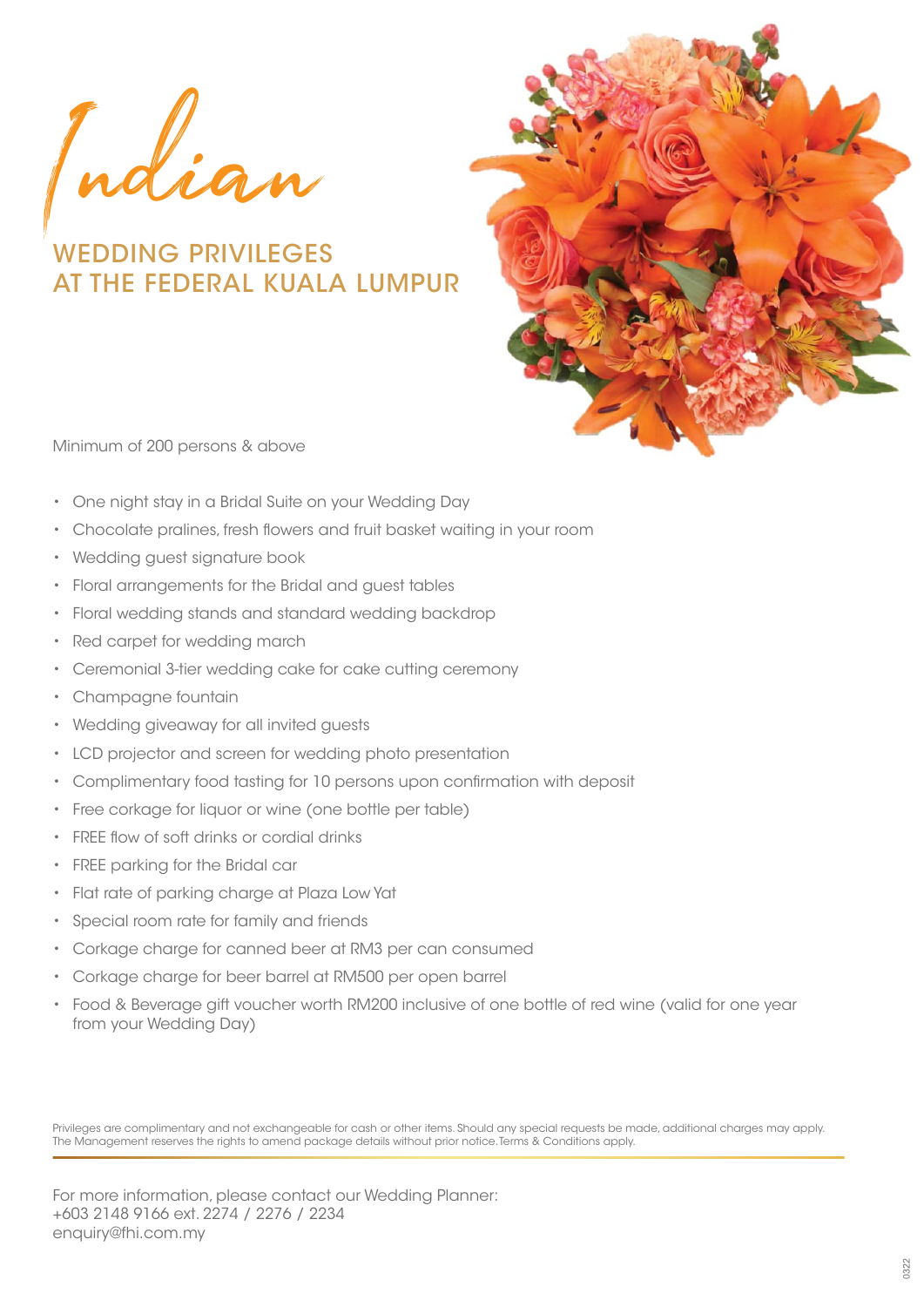INDIAN WEDDING Deluxe

# RM138 per person

# **SOUP**

*(Please select one dish)*

- Spicy tomato soup
- Cauliflower and potato soup
- Chicken cubes with indian herb soup
- Spinach and lentils soup

# **POULTRY**

*(Please select one dish)*

- Tandoori chicken
- Butter chicken
- Chicken varuval
- Chicken curry

## **FISH**

*(Please select one dish)*

- Snapper fillet curry
- Deep fried snapper with fragrant spices
- Goa fish curry with coconut
- Fish curry with tamarind juice

### **LAMB**

*(Please select one dish)*

- Lamb roghanjost
- Lamb varuval
- Lamb curry
- Sliced roast lamb leg vindaloo sauce

# **VEGETABLE**

*(Please select one dish)*

- Aloo ghobi
- Lady fingers masala
- Egg plant bharta
- Minced spinach with cheese

## **LENTILS**

*(Please select one dish)*

- Dhal tarka
- Vegetarian sambar
- Black bean tarka
- Mung bean tarka

# **BEANCURD**

*(Please select one dish)*

- Tofu bhurji
- Tofu kofta
- Tofu & cashew mayonnaise
- Soya & noriyal vada

## **RICE AND BREAD**

*(Please select one dish)*

- White rice or ghee rice
- Nan bread or chapati

#### **DESSERTS**

*(Please select one dish)*

- Mixed malaysian fruits
- Payasam

# **HOT BEVERAGE**

• Coffee or tea

All prices quoted in Ringgit Malaysia (RM) are nett.

For more information, please contact our Wedding Planner: +603 2148 9166 ext. 2274 / 2276 / 2234 enquiry@fhi.com.my